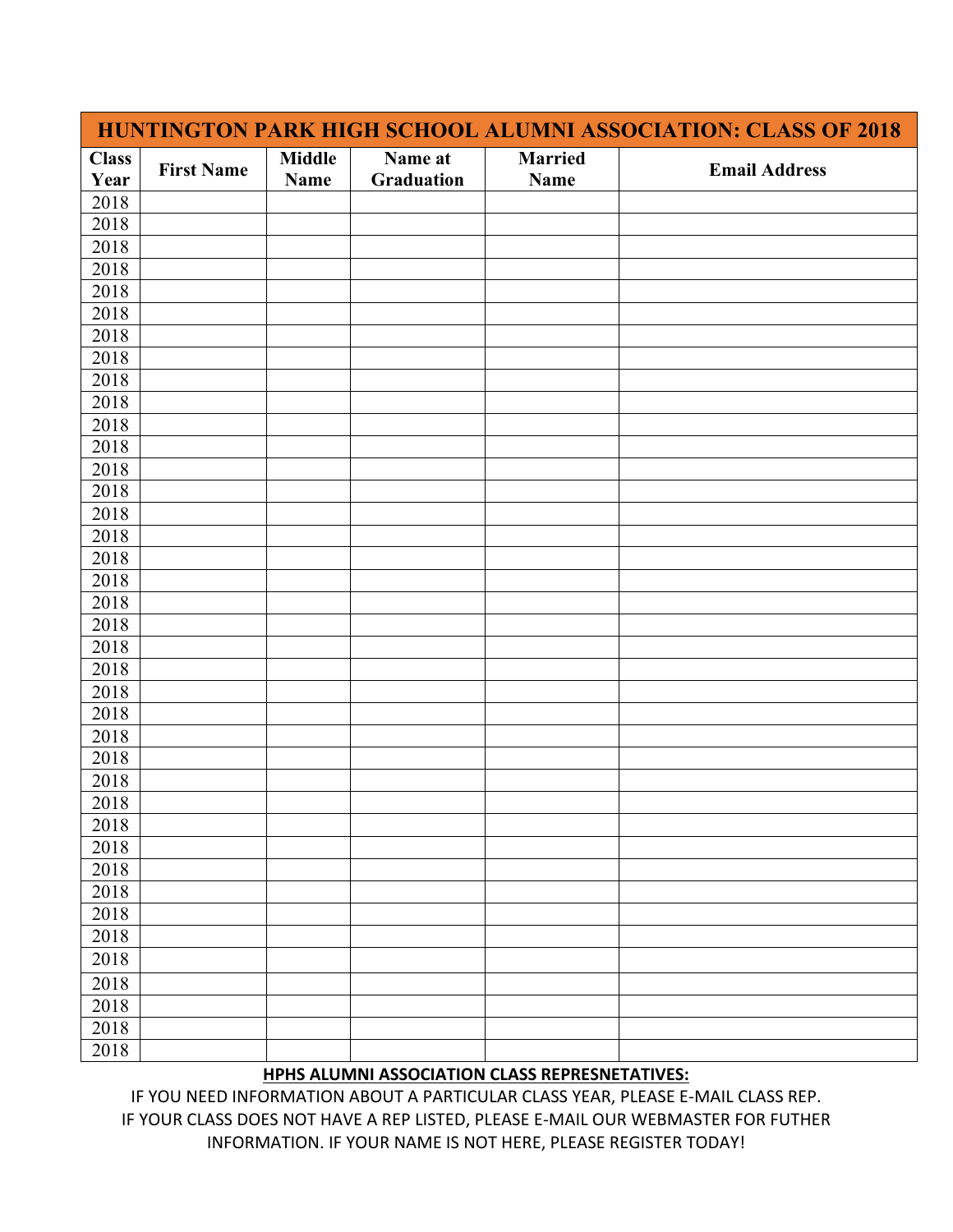| 2018             |  |  |  |
|------------------|--|--|--|
| 2018             |  |  |  |
| 2018             |  |  |  |
| 2018             |  |  |  |
| 2018             |  |  |  |
| 2018             |  |  |  |
| 2018             |  |  |  |
| 2018             |  |  |  |
| 2018             |  |  |  |
| 2018             |  |  |  |
| 2018             |  |  |  |
| 2018             |  |  |  |
|                  |  |  |  |
| 2018             |  |  |  |
| 2018             |  |  |  |
| 2018             |  |  |  |
| 2018             |  |  |  |
| 2018             |  |  |  |
| 2018             |  |  |  |
| 2018             |  |  |  |
| $\frac{2018}{ }$ |  |  |  |
| 2018             |  |  |  |
| 2018             |  |  |  |
| 2018             |  |  |  |
| 2018             |  |  |  |
| 2018             |  |  |  |
| 2018             |  |  |  |
| 2018             |  |  |  |
| 2018             |  |  |  |
| 2018             |  |  |  |
| 2018             |  |  |  |
| 2018             |  |  |  |
| 2018             |  |  |  |
| 2018             |  |  |  |
| 2018             |  |  |  |
| 2018             |  |  |  |
| 2018             |  |  |  |
| 2018             |  |  |  |
| 2018             |  |  |  |
| 2018             |  |  |  |
| 2018             |  |  |  |
| 2018             |  |  |  |
|                  |  |  |  |
| 2018             |  |  |  |

## **HPHS ALUMNI ASSOCIATION CLASS REPRESNETATIVES:**

IF YOU NEED INFORMATION ABOUT A PARTICULAR CLASS YEAR, PLEASE E-MAIL CLASS REP. IF YOUR CLASS DOES NOT HAVE A REP LISTED, PLEASE E-MAIL OUR WEBMASTER FOR FUTHER INFORMATION. IF YOUR NAME IS NOT HERE, PLEASE REGISTER TODAY!